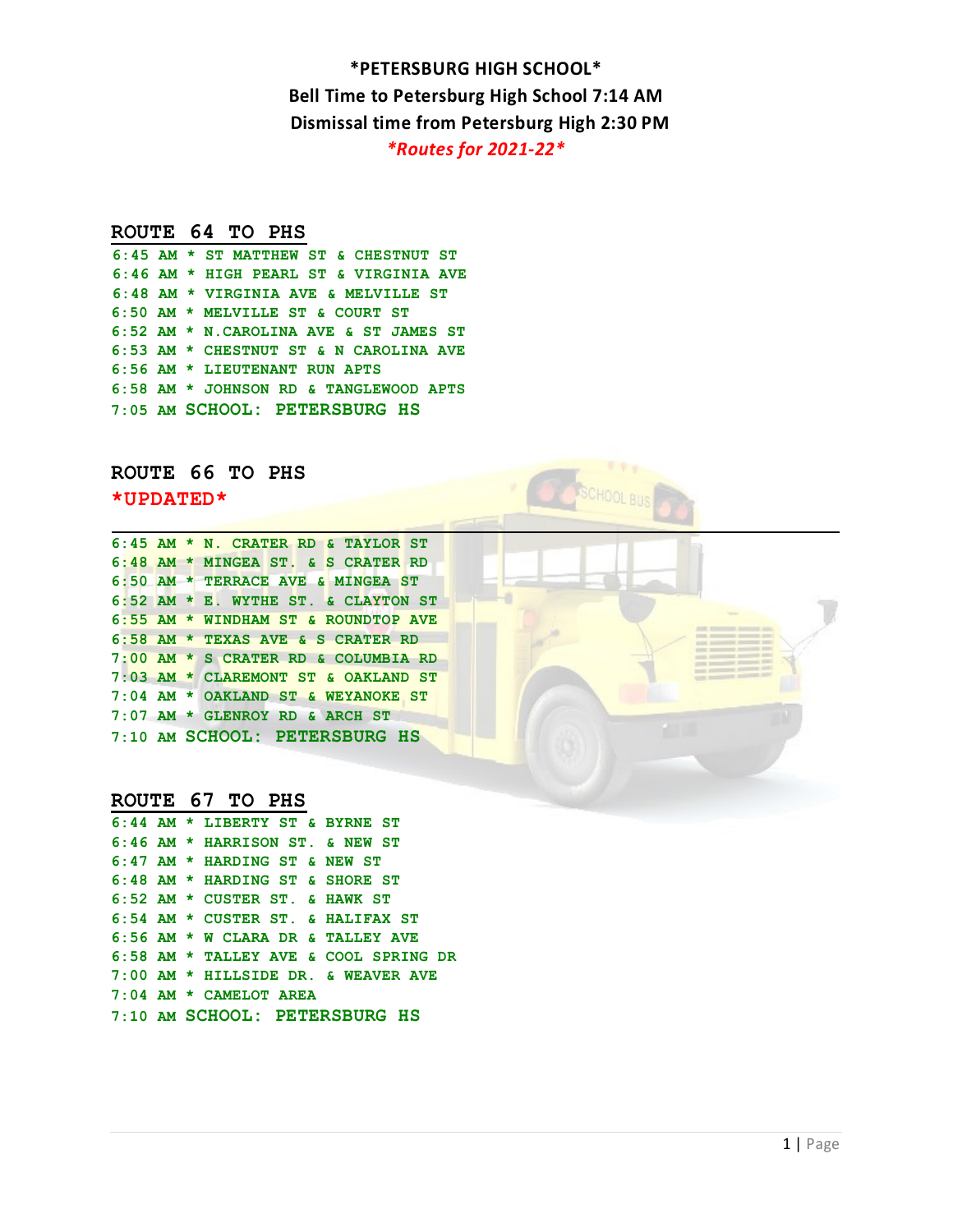HOOL BIL

# **ROUTE 68 TO PHS**

|  | 6:45 AM * WAKEFIELD AVE & WALNUT BLVD   |
|--|-----------------------------------------|
|  | 6:49 AM * HOLLYHILL DR & DEERFIELD DR   |
|  | 6:50 AM * GLENDALE AVE & WOODED LN      |
|  | 6:51 AM * DEERFIELD DR & WILLOW ST      |
|  | 6:52 AM * DEERFIELD DR & BRANCHWOOD AVE |
|  | 6:55 AM * OAK HILL RD & AMHERST DR      |
|  | 6:57 AM * FOREST HILLS RD & N PARK DR   |
|  | 7:00 AM * MIDLAND RD & HOMESTEAD DR     |
|  | 7:10 AM SCHOOL: PETERSBURG HS           |

# **ROUTE 69 TO PHS**

|  |  | 6:45 AM * AUGUSTA AVE & PATTERSON ST |  |
|--|--|--------------------------------------|--|
|  |  | 6:47 AM * PATTERSON ST. & FLOYD ST   |  |
|  |  | 6:48 AM * PATTERSON ST. & LINCOLN ST |  |
|  |  | 6:49 AM * PATTERSON ST. & HALIFAX ST |  |
|  |  | 6:52 AM * HALIFAX ST & BAYLORS LANE  |  |
|  |  | 7:10 AM SCHOOL: PETERSBURG HS        |  |

# **ROUTE 70 TO PHS**

# **\*UPDATED\***

|  | 6:40 AM * GRAHAM RD. & MONTIBELLO ST   |
|--|----------------------------------------|
|  | $6:42$ AM * LAUREL RD. & N. AZALEA RD  |
|  | 6:43 AM * FOREST LN & PINE RIDGE RD    |
|  | 6:48 AM * COGGIN ST. & GREENWOOD DR    |
|  | 6:52 AM * BEAUREGARD AVE & PARKWOOD CT |
|  | 6:54 AM * BEAUREGARD AVE & WINDSOR RD  |
|  | 6:56 AM * SUNSET AVE & WESTOVER AVE    |
|  | 6:58 AM * SUNSET AVE & WOODLAND RD     |
|  | 6:59 AM * WOODLAND RD & OAKRIDGE RD    |
|  | 7:01 AM * JOHNSON AVE & VARINA AVE     |
|  | 7:10 AM SCHOOL: PETERSBURG HS          |

# **ROUTE 71 TO PHS**

|  | 6:46 AM * CULPEPPER AVE & PRINCE GEORGE ST |  |
|--|--------------------------------------------|--|
|  | 6:48 AM * CULPEPPER AVE & SLAGLE AVE       |  |
|  | 6:48 AM * RICHMOND AVE & HENRICO ST        |  |
|  | 6:50 AM * RICHMOND AVE & ASH ST            |  |
|  | 6:52 AM * RICHMOND AVE & NASH ST           |  |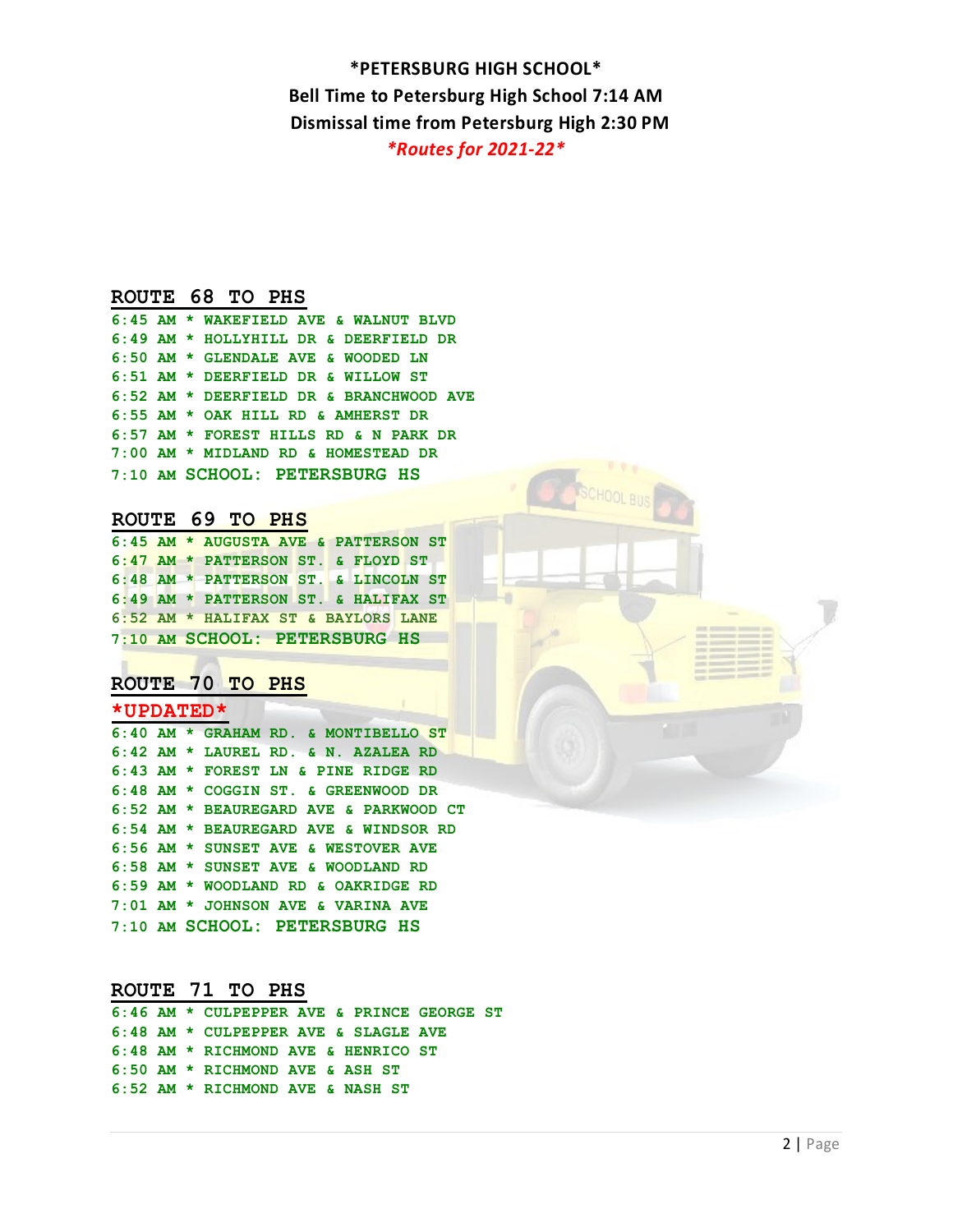# **6:55 AM \* PETERSBURG EAST APTS (CROATAN) 7:10 AM SCHOOL: PETERSBURG HS**

#### **ROUTE 72 TO PHS**

|           |  | 6:30 AM * CRATER PINES APTS              |
|-----------|--|------------------------------------------|
|           |  | $6:34$ AM * CRATER WOODS APTS            |
| $6:35$ AM |  | * CRATER CIRCLE & ADDISON WAY            |
|           |  | 6:37 AM * S. CRATER RD & SOUTH PLAINS DR |
|           |  | 6:38 AM * S. CRATER RD & RICHLAND RD     |
|           |  | 6:40 AM * BEECHWOOD DR & LAKEWOOD DR     |
|           |  | 6:42 AM * SPOTSWOOD DR & WESTWOOD DR     |
|           |  | 6:43 AM * SPOTSWOOD DR & EASTWOOD DR     |
|           |  | $6:45$ AM $*$ S. CRATER RD & SEYLER DR   |
|           |  | 6:50 AM * NORMANDY DR. & OAKWOOD CR      |
|           |  | $6:52$ AM * OAKWOOD CIR & SCOTT CT       |
|           |  | 6:54 AM * NORMANDY DR & FLYNN LN         |
|           |  | 6:55 AM * FRANCIS ST & ROBERSON ST       |
| $7:00$ AM |  | * CAVALIER DRIVE                         |
|           |  | 7:10 AM SCHOOL: PETERSBURG HS            |
|           |  |                                          |

# **ROUTE 74 TO PHS**

**6:46 AM \* W WASHINGTON ST & RAWLINGS LN 6:48 AM \* SUMMIT ST & CHURCH ST 6:49 AM \* SUMMIT ST & FERNDALE AVE 6:51 AM \* FERNDALE AVE & ELM ST 6:53 AM \* FERNDALE AVE & S BAYARD ST 6:54 AM \* FERNDALE AVE & GRAYSON ST 6:55 AM \* GRAYSON ST & STUART AVE 7:10 AM SCHOOL: PETERSBURG HS** 

#### **ROUTE 75 TO PHS**

**6:47 AM \* DUPUY RD & ELM ST 6:49 AM \* SUMMIT POINTE APTS (LEE HALL APTS) 6:50 AM \* 642 CONFEDERATE AVE. 6:51 AM \* HATCHETT RD & SHADY HILL LN 6:53 AM \* HATCHETT RD & DUPUY RD 6:55 AM \* SANDY LANE & NANCE RD 6:57 AM \* NANCE DR & CARROLL AVE 6:59 AM \* PARKVIEW & ALS LANE 7:05 AM SCHOOL: PETERSBURG HS**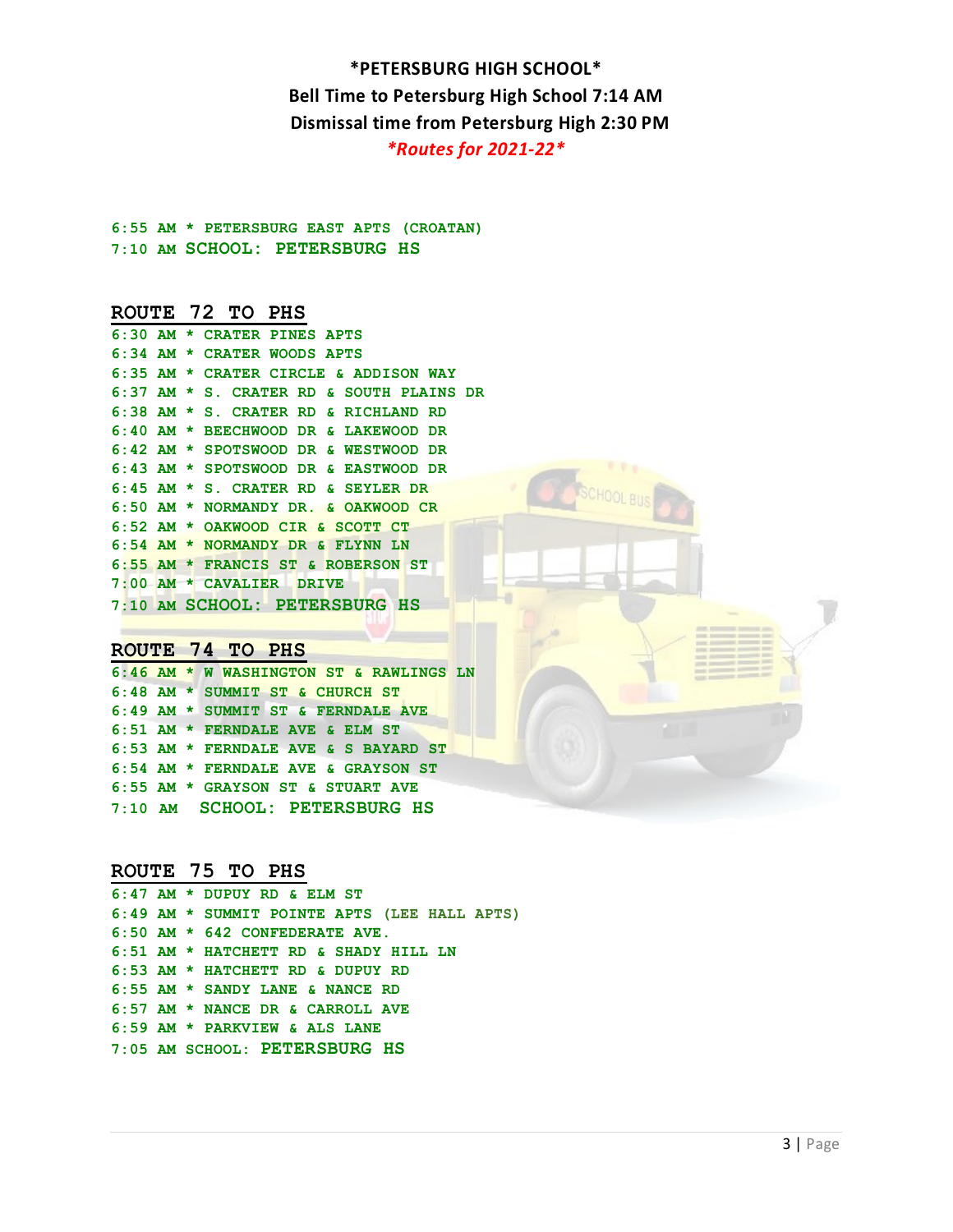## **ROUTE 76 TO PHS**

**6:48 AM \* E WYTHE ST & OLD CHURCH ST 6:50 AM \* OLD WYTHE ST. & CENTER ST 6:52 AM \* OLD WYTHE ST. & ACCOMACK ST 6:54 AM \* AMELIA ST & PATRICK ST 6:57 AM \* E. BANK ST & N. OLD CHURCH ST 7:10 AM SCHOOL: PETERSBURG HS** 

## **ROUTE 77 TO PHS**

|  | 6:43 AM * YOUNGS RD. & REGENCY CT        |
|--|------------------------------------------|
|  | 6:43 AM * YOUNGS RD. & BLOSSUM LN        |
|  | 6:45 AM * YOUNGS RD. & LINCOLN ST        |
|  | 6:48 AM * JEFFERSON SOUTH OF THE JAMES   |
|  | 6:50 AM * DEFENSE RD. & KUTCHEN ST       |
|  | 6:52 AM * BANISTER RD. & VESONDER RD     |
|  | 6:54 AM * RAMBLEWOOD RD & BOGESE DR      |
|  | 6:56 AM * BOGESE DR. & BRIERWOOD RD      |
|  | $6:57$ AM * BRIERWOOD RD. & (CUL-DE-SAC) |
|  | 7:10 AM SCHOOL: PETERSBURG HS            |

**ROUTE 78 TO PHS** 

|  | 6:46 AM * 145 NORTH BLVD (IVY GATE APTS         |
|--|-------------------------------------------------|
|  | 6:48 AM * FLEUR DE HU ST & MOUNT VERNON ST      |
|  | 6:50 AM * CLAREMONT ST & MOUNT VERNON ST        |
|  | $6:52$ AM $*$ E. TUCKAHOE ST & CLAREMONT ST     |
|  | $6:54$ AM $*$ E. TUCKAHOE ST. & MOUNT VERNON ST |
|  | $6:55$ AM $*$ E. TUCKAHOE ST. & S. SYCAMORE ST  |
|  | $6:57$ AM $\star$ W. TUCKAHOE ST. & BRANDON AVE |
|  | 6:58 AM * W. TUCKAHOE ST. & MATOAX AVE          |
|  | 6:59 AM * BERKELEY AVE & WEYANOKE ST            |
|  | 7:00 AM * BERKELEY AVE & W SOUTH BLVD           |
|  | 7:10 AM SCHOOL: PETERSBURG HS                   |

**ROUTE 80 TO PHS**

```
6:45 AM * ALBEMARLE ST & BEECH ST 
6:47 AM * PLEASANTS LN & BEECH ST 
6:49 AM * VALOR DR. & E VALOR DR
```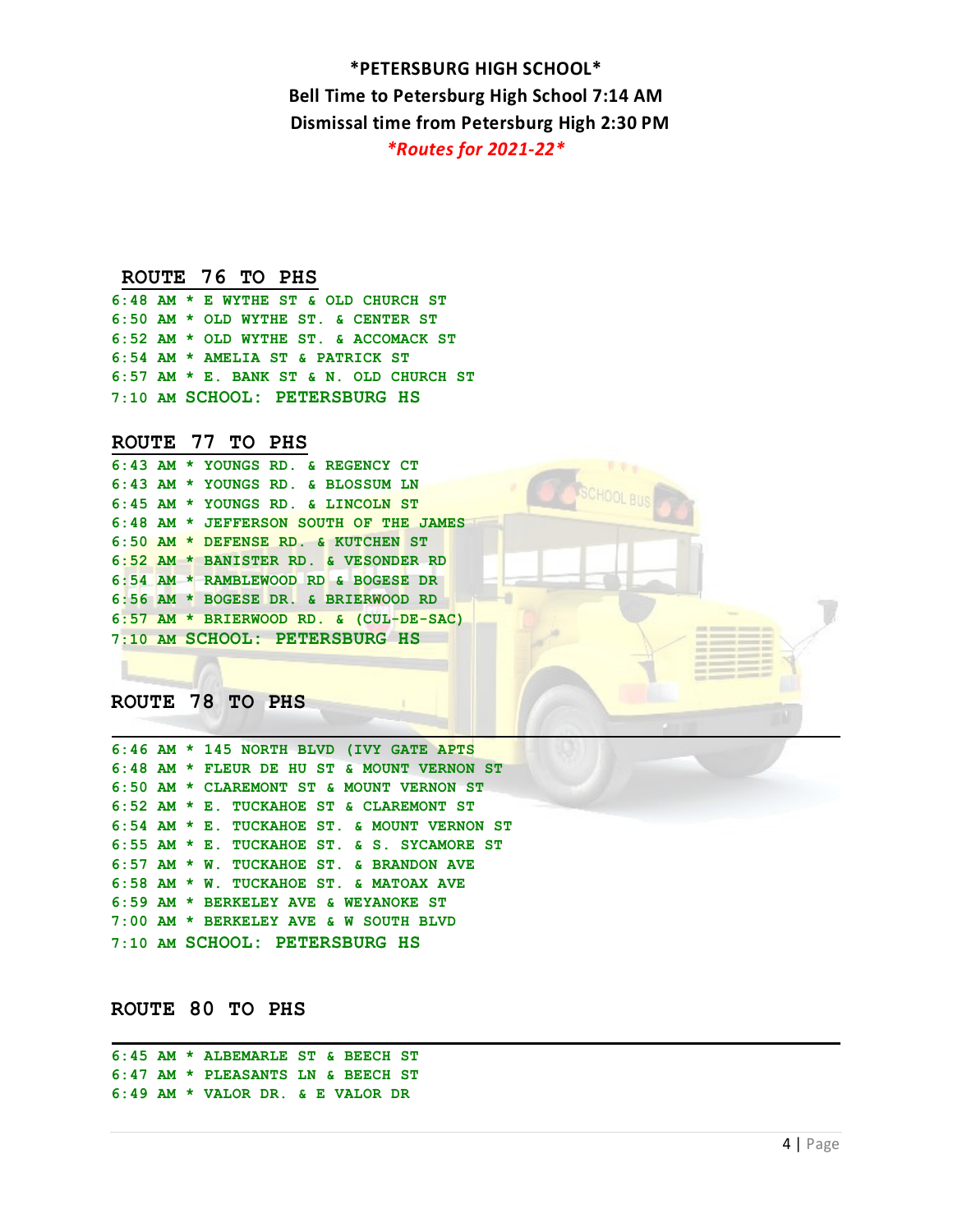**6:51 AM \* S. HALCUN & DUKE DR 6:53 AM \* N. HALCUN DR. & DARBY DR 6:55 AM \* N. HALCUN DR & CIRCLE DR 6:56 AM \* WEST LANE & DINWIDDIE CT 6:58 AM \* DINWIDDIE CT & YOUNGS RD 7:10 AM SCHOOL: PETERSBURG HS**

## **ROUTE 81 TO PHS**

|  | 6:27 AM * SUNSET MOBILE HM                  |
|--|---------------------------------------------|
|  | 6:28 AM * FORD MOBILE HM                    |
|  | 6:29 AM * SPRING GARDEN MH                  |
|  | $6:31$ AM $*$ 1200 AQUA LANE APTS           |
|  | $6:33$ AM $*$ 2520 COUNTY DRIVE             |
|  | 6:35 AM * MEADOWBROOK ST & E NORMANDALE AVE |
|  | $6:37$ AM $\star$ 2874 COUNTY DR            |
|  | 6:41 AM * COUNTY DR. & PINETREE APTS        |
|  | 6:42 AM * BAXTER RD & TRAVIS LN             |
|  | 6:43 AM * 1473 BAXTER RD                    |
|  | 6:45 AM * SHADY GROVE TRAILER PARK          |
|  | 6:47 AM *AMERICAN INN                       |
|  | 6:50 AM * BRECKENRIDGE AVE & PENDER AVE     |
|  | 6:52 AM * PENDER AVE & ARMISTEAD AVE        |
|  | 6:53 AM * PENDER AVE & WALKER AVE           |
|  | 6:55 AM * WALKER AVE & WALSH AVE            |
|  | 6:56 AM * ARMADA INN (WINFIELD RD)          |
|  | 7:10 AM SCHOOL: PETERSBURG HS               |
|  |                                             |
|  |                                             |

# **ROUTE 82 TO PHS**

|  | 6:42 AM * FORT RICE ST. & MORTON AVE  |
|--|---------------------------------------|
|  | 6:44 AM * MORTON AVE & VAN DORN ST    |
|  | 6:46 AM * MORTON AVE & COLSTON ST     |
|  | 6:50 AM * QUAIL OAKS APTS             |
|  | 6:52 AM * ROBERTS LN & S CRATER RD    |
|  | 6:55 AM * N. PARK DR & ROLYART RD     |
|  | 6:57 AM * WRIGHT RD & GORDON DR       |
|  | 6:58 AM * GORDON RD & DERING RD       |
|  | 6:59 AM * GORDON DR & FIELD RD        |
|  | $7:00$ AM * HOKE DR & HAYGOOD RD      |
|  | 7:02 AM * S PARK DR & FOREST HILLS RD |
|  | 7:04 AM * DENISE RD & GUSTAVO LN      |
|  | 7:10 AM SCHOOL: PETERSBURG HS         |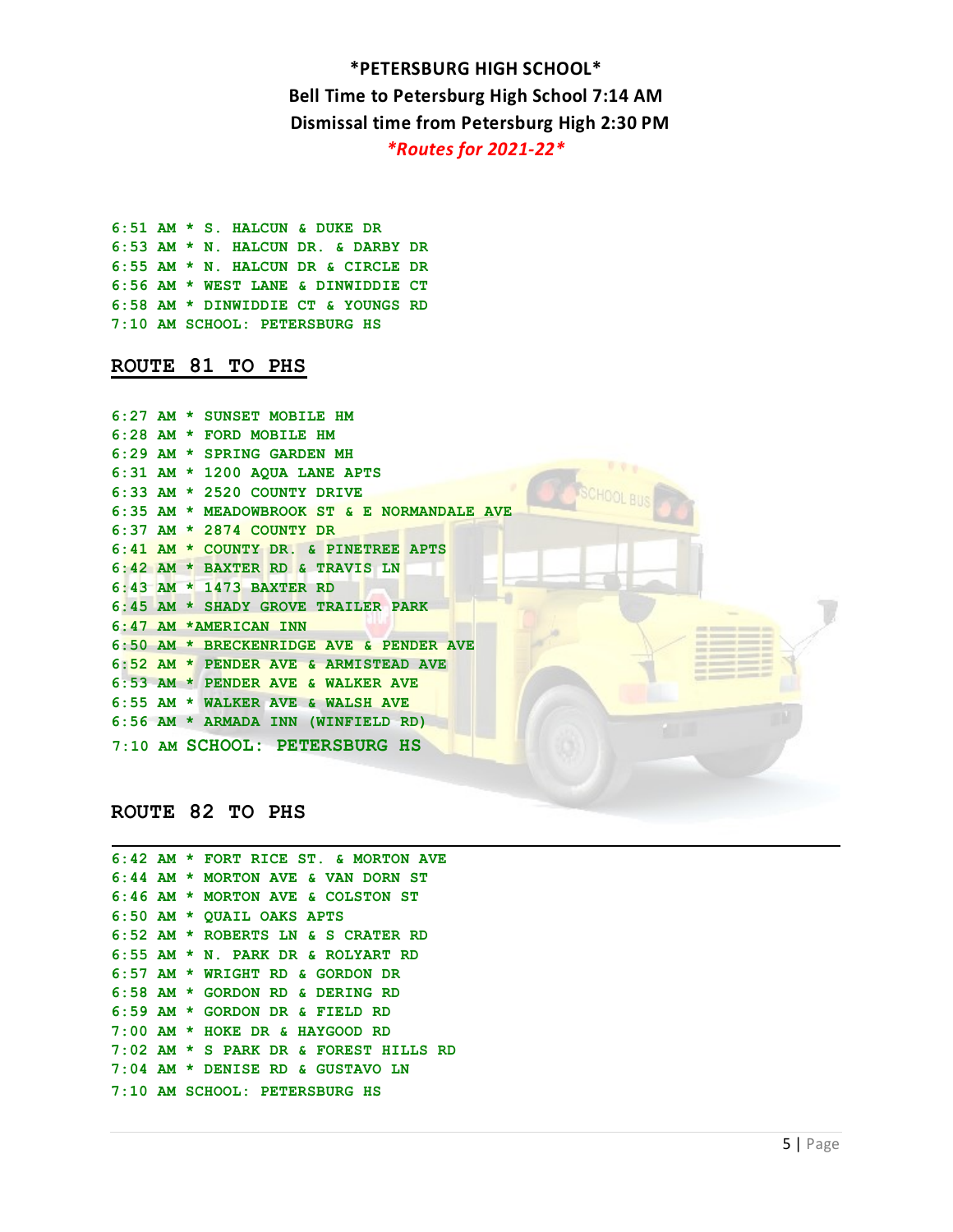## **ROUTE 83 TO PHS**

|  | 6:45 AM * SAPONY ST & WITTEN ST (DO NOT CROSS TRACKS $\sim$ USE M L K BRIDGE) |
|--|-------------------------------------------------------------------------------|
|  | $6:47$ AM * LOGAN ST & ROLFE ST (DO NOT CROSS TRACKS ~ USE M L K BRIDGE)      |
|  | 6:51 AM * NORTH SYCAMORE St & WEST OLD ST                                     |
|  | 6:53 AM * FRANKLIN ST. & N JEFFERSON ST                                       |
|  | 6:55 AM * S. JEFFERSON ST & MARSHALL ST                                       |
|  | 6:56 AM * S. JEFFERSON ST & FILLMORE ST                                       |
|  | 6:58 AM * WEBSTER & MARS (Webster Court Apt.)                                 |
|  | 7:00 AM * S. JEFFERSON ST & MERCURY ST                                        |
|  | 7:02 AM * S. JEFFERSON ST & GRAHAM RD                                         |
|  | $7:04$ AM * SHORE ST & SYCAMORE ST                                            |
|  | 7:10 AM SCHOOL: PETERSBURG HS                                                 |
|  |                                                                               |
|  | ROUTE 84 TO PHS                                                               |

**6:36 AM \* PERRY STREET LOFTS 6:39 AM \* N MARKET ST & WASHINGTON ST 6:40 AM \* N MARKET ST & HIGH ST 6:41 AM \* W WASHINGTON ST & GUARANTEE ST 6:42 AM \* W WASHINGTON ST & PINE ST 6:43 AM \* N. DUNLOP ST. & HINTON ST 6:45 AM \* HINTON ST. & JONES ST 6:46 AM \* 838 WYTHE ST. (House) 6:47 AM \* HINTON ST. & LAFAYETTE ST 6:49 AM \* LAFAYETTE ST. & HIGH ST 6:51 AM \* HIGH ST. & HURT ST 6:52 AM \* W. HIGH ST & N. SOUTH ST 6:54 AM \* W. HIGH ST.& N. WEST ST 6:55 AM \* HINTON ST & WEST ST 7:05 AM SCHOOL: PETERSBURG HS** 

## **ROUTE 86 TO PHS**

|  | $6:46$ AM * ROME ST. & WEST ST       |
|--|--------------------------------------|
|  | $6:47$ AM * ROME ST. & CHAPPELL ST   |
|  | 6:48 AM * FERNDALE AVE & ATLANTIC ST |
|  | 6:50 AM * COTTONWOOD DR & JUNIPER RD |
|  | $6:52$ AM $*$ S WEST ST & FARMER ST  |
|  | $6:54$ AM * LEE AVE & PEGRAM ST      |
|  | $6:55$ AM $*$ LEE AVE & S DUNLOP ST  |
|  | 6:57 AM * HALIFAX ST & VAN BUREN ST  |